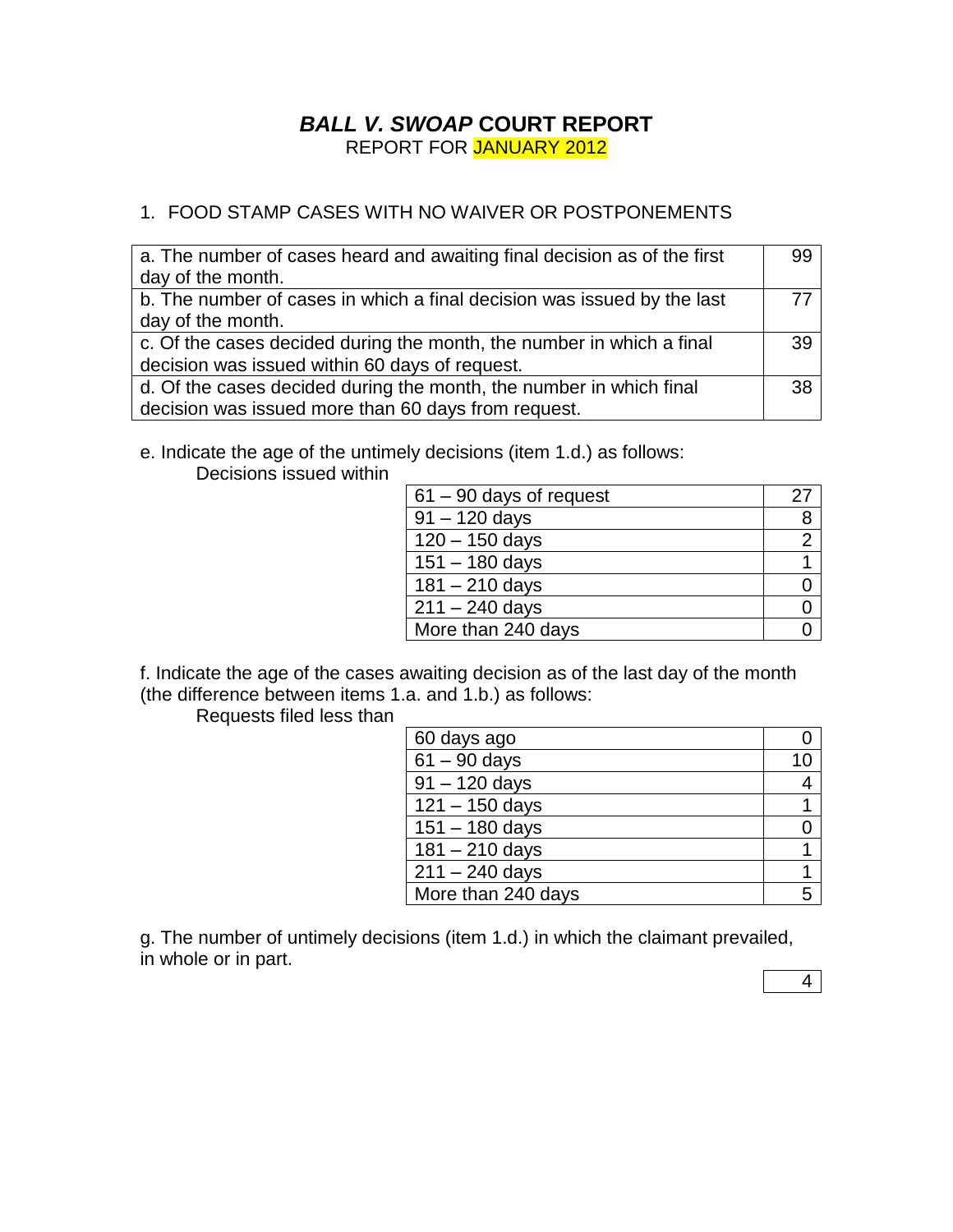## 2. FOOD STAMP CASES WITH POST HEARING CONTINUANCE (WAIVER)

| a. The number of cases heard and awaiting final decision as of the first  | 13 |
|---------------------------------------------------------------------------|----|
| day of the month.                                                         |    |
| b. The number of cases in which the final decision was issued by the last |    |
| day of the month.                                                         |    |
| c. Of the cases decided during the month, the number in which the final   |    |
| decision was issued within 60 days of request.                            |    |
| d. Of the cases decided during the month, the number in which the final   |    |
| decision was issued more than 60 days from request.                       |    |

e. Indicate the age of the untimely decisions (item 2.d.) as follows:

Decisions issued within

| $61 - 90$ days     |  |
|--------------------|--|
| $91 - 120$ days    |  |
| $121 - 150$ days   |  |
| $151 - 180$ days   |  |
| $181 - 210$ days   |  |
| $211 - 240$ days   |  |
| More than 240 days |  |

f. Indicate the age of cases awaiting decision as of the last day of the month (the difference between items 2.a. and 2.b.) as follows:

Request filed less than

| 60 days ago             | 3 |
|-------------------------|---|
| $61 - 90$ days          |   |
| $91 - 120$ days         |   |
| $121 - 150$ days        |   |
| $151 - 180$ days        |   |
| $181 - 210$ days        |   |
| $\sqrt{211} - 240$ days |   |
| More than 240 days      |   |

g. The number of untimely decisions (item 2.d.) in which the claimant prevailed, in whole or in part.

 $\overline{0}$ 

• In those cases where the hearing was continued on the motion of the Administrative Law Judge prior to the close of the record or the record remained open after the hearing for submission of evidence, the number of days (1 day or greater) for continuance or holding the record open are computed as an extension to the 60 / 90 days from the date of the hearing request prior to indicating the age of a case having a post hearing continuance.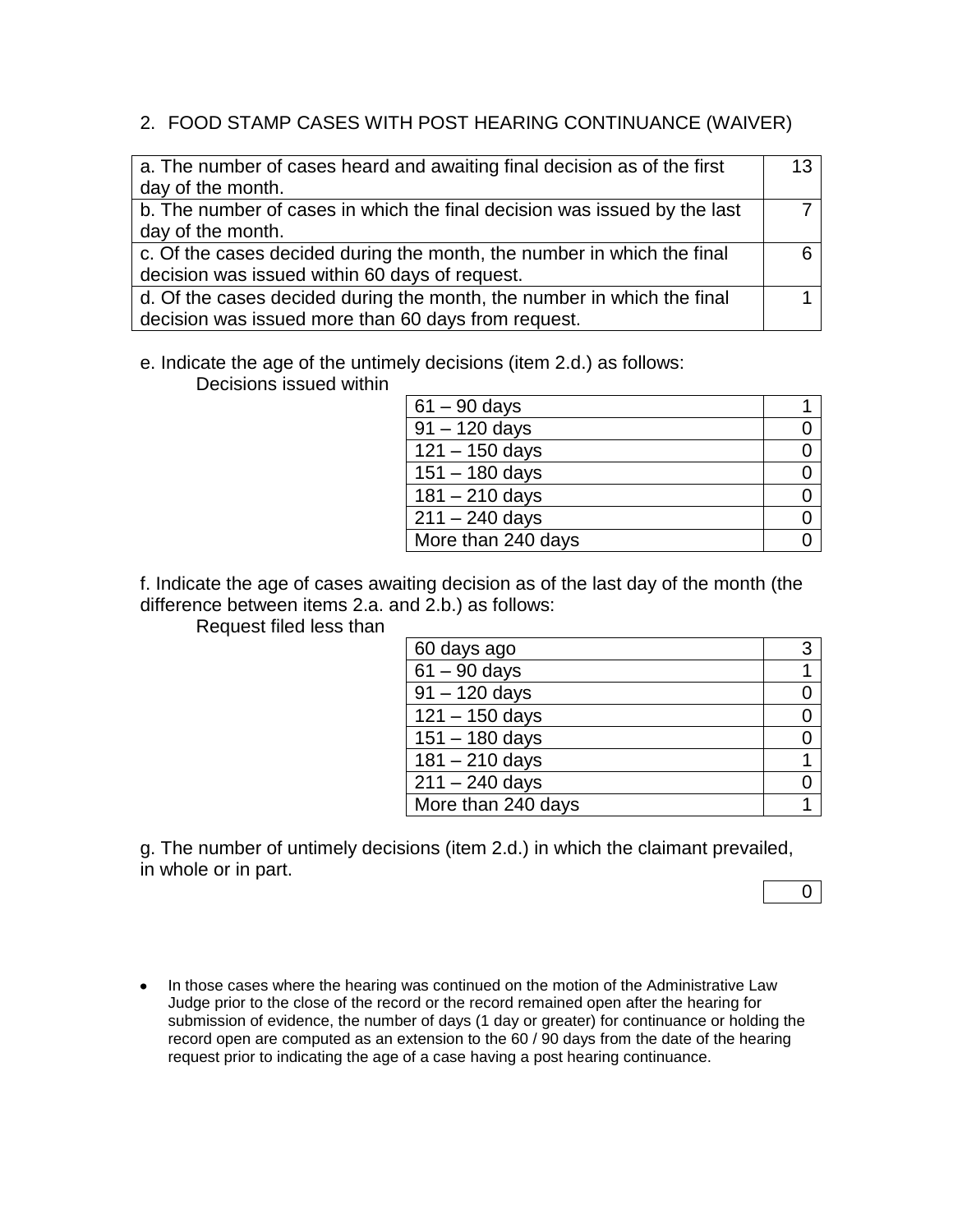## 3. FOOD STAMP ONLY CASES WITH PREHEARING POSTPONEMENT

| a. The number of cases heard and awaiting final decision as of the first  | 46 |
|---------------------------------------------------------------------------|----|
| day of the month.                                                         |    |
| b. The number of cases in which the final decision was issued by the last | 32 |
| day of the month.                                                         |    |
| c. Of the cases decided during the month, the number in which the final   | 17 |
| decision was issued within 60 days of request.                            |    |
| d. Of the cases decided during the month, the number in which the final   | 15 |
| decision was issued more than 60 days from request.                       |    |

# e. Indicated the age of the untimely decisions (item 3.d.) as follows:

Decisions issued within

| $61 - 90$ days of request | 13             |
|---------------------------|----------------|
| $91 - 120$ days           | $\overline{2}$ |
| $121 - 150$ days          |                |
| $151 - 180$ days          |                |
| $181 - 210$ days          |                |
| $211 - 240$ days          |                |
| More than 240 days        |                |

f. Indicate the age of cases awaiting decision as of the last day of the month (the difference between items 3.a. and 3.b.) as follows:

Request filed less than

| 60 days ago        | 3              |
|--------------------|----------------|
| $61 - 90$ days     | $\overline{2}$ |
| $91 - 120$ days    | 3              |
| $121 - 150$ days   | $\overline{2}$ |
| $151 - 180$ days   | 0              |
| $181 - 210$ days   | $\overline{2}$ |
| $211 - 240$ days   | 0              |
| More than 240 days |                |

g. The number of untimely decisions (item 3.d.) in which the claimant prevailed, in whole or in part.

3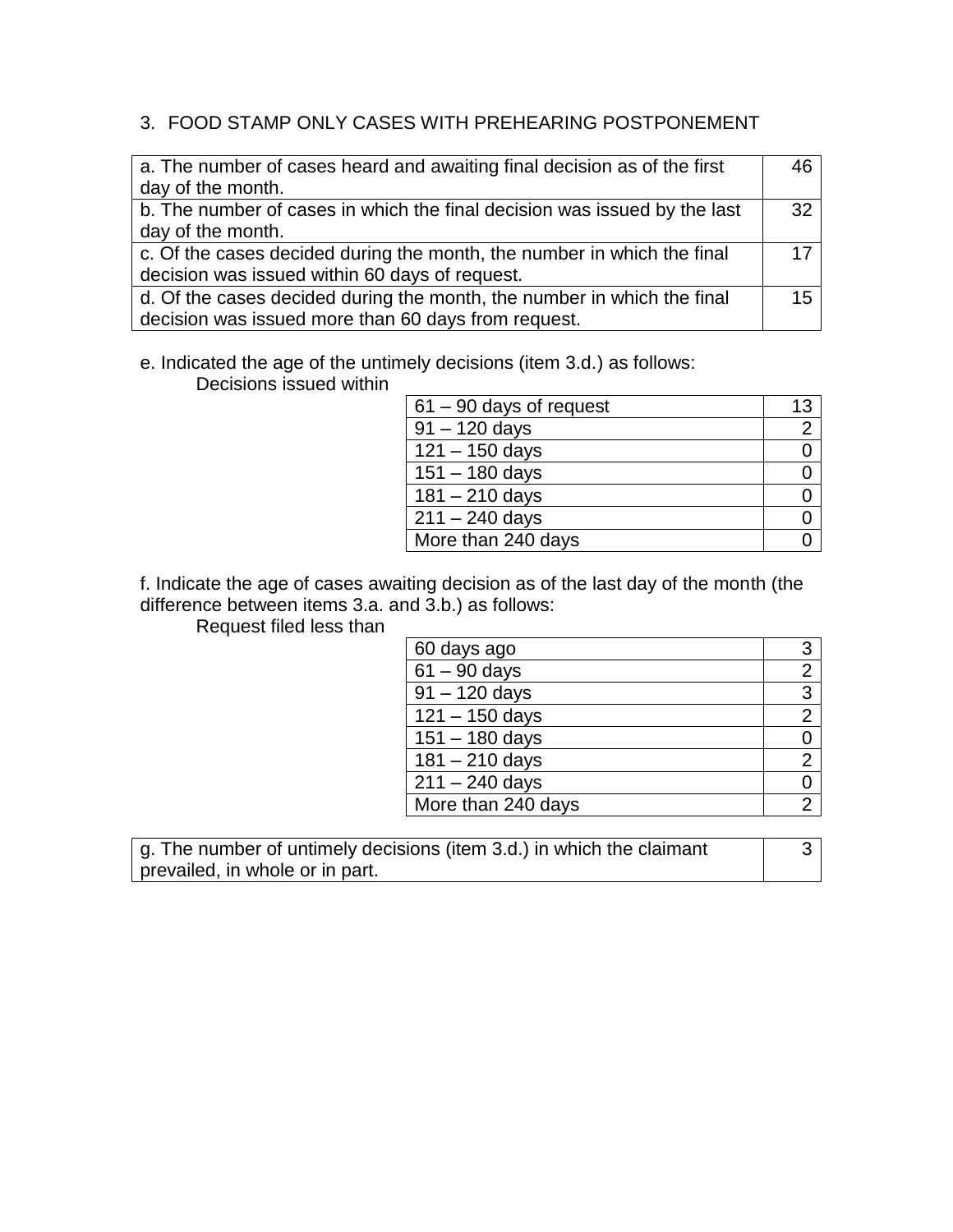### *BALL V. SWOAP* **COURT REPORT** REPORT FOR JANUARY 2012

## 1. CASES WITH NO WAIVER OR POSTPONEMENTS.

|                                                                                                                                | $\sum_{i=1}^{n}$ | တ္တ | <b>RCA</b> |   | ≃ |
|--------------------------------------------------------------------------------------------------------------------------------|------------------|-----|------------|---|---|
| a. The number of cases heard and awaiting<br>final decision as of the first day of the month.                                  | 328              | 78  |            |   |   |
| b. The number of cases in which a final decision<br>was issued by the last day of the month.                                   | 263              | 49  |            | 0 |   |
| c. Of the cases decided during the month, the<br>number in which the final decision was issued<br>within 90 days of request.   | 202              | 37  |            |   |   |
| d. Of the cases decided during the month, the<br>number in which the final decision was issued<br>more than 90 days of request | 61               | 12  |            |   |   |

e. Indicate the age of the untimely decisions (item 1.d.) as follows:

Decisions issued within

| $91 - 120$ days             | 51 | 1 ( ) |  |  |
|-----------------------------|----|-------|--|--|
| $\overline{121} - 150$ days | 5  |       |  |  |
| $151 - 180$ days            |    |       |  |  |
| $181 - 210$ days            | 3  |       |  |  |
| $211 - 240$ days            |    |       |  |  |
| $241 - 270$ days            |    |       |  |  |
| $> 270$ days                |    |       |  |  |

f. Indicate the ages of cases awaiting final decision (the difference between items 1.a. and 1.b.) as of the last day of the month.

Request filed

| <b>Neddest Illed</b>                            |                  |                |    |   |          |          |
|-------------------------------------------------|------------------|----------------|----|---|----------|----------|
|                                                 | $<$ 91 days      | 25             |    | 0 | 0        | 0        |
|                                                 | $91 - 120$ days  | 15             | 11 | 0 | 0        | 0        |
|                                                 | $121 - 150$ days | 5              | 0  | 0 | $\Omega$ | 0        |
|                                                 | $151 - 180$ days | $\overline{2}$ | 4  | 0 | 0        | 0        |
|                                                 | $181 - 210$ days | 1              |    | 0 | 0        | 0        |
|                                                 | $211 - 240$ days | 2              | 0  | 0 | $\Omega$ | 0        |
|                                                 | $241 - 270$ days | $\overline{2}$ |    | 0 | $\Omega$ | $\Omega$ |
|                                                 | $> 270$ days     | 13             | 5  | 0 | 0        | $\Omega$ |
|                                                 |                  |                |    |   |          |          |
| g. The number of untimely decisions (item 1.d.) |                  |                |    |   |          |          |
| in which the claimant prevailed, in whole or in |                  |                | 6  | 0 | 0        | 0        |
| part.                                           |                  |                |    |   |          |          |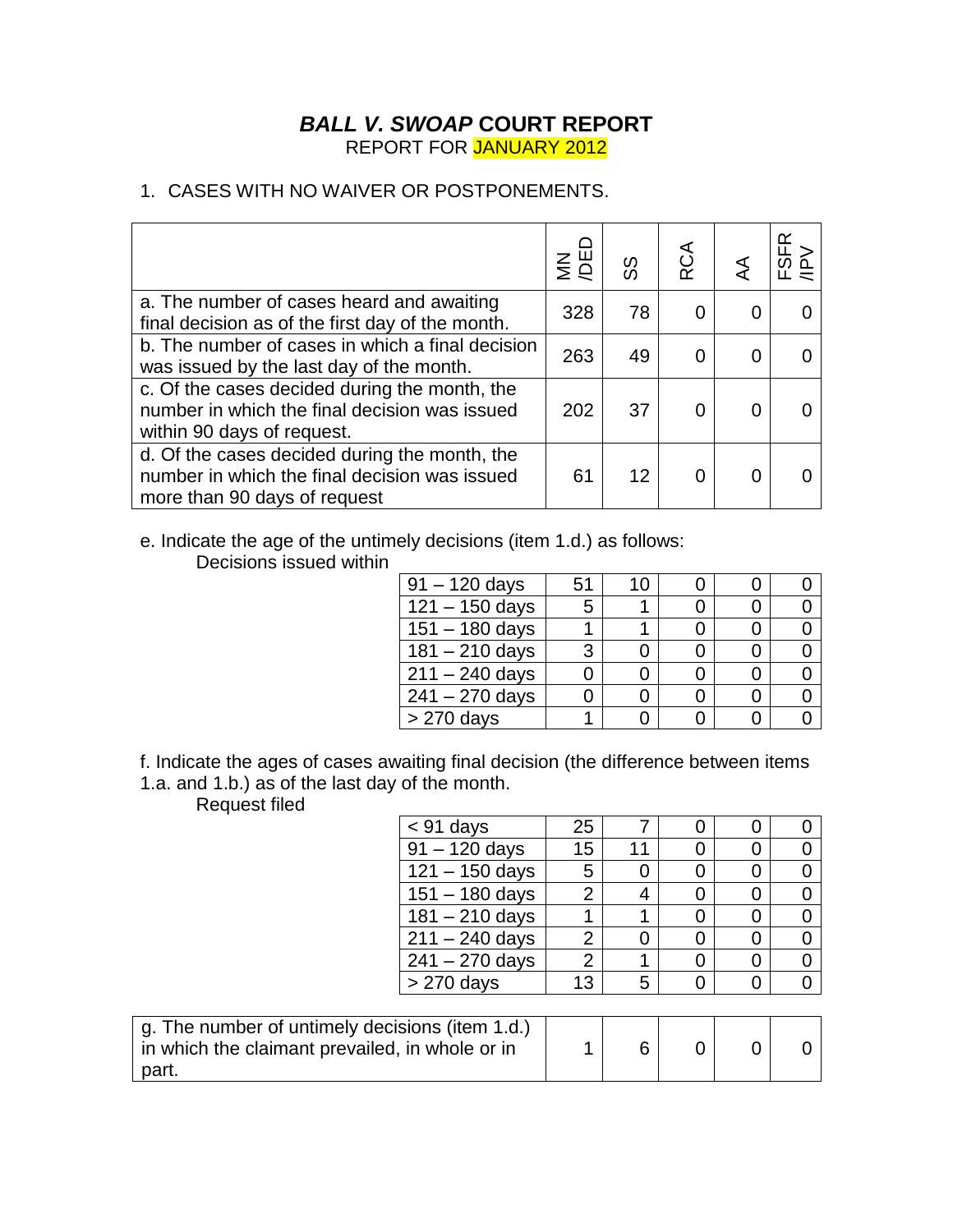#### 2. CASES WITH A POSTHEARING CONTINUANCE (WAIVER)

|                                                                                                                                     | $\epsilon$ | တ္တ | RCA |  |
|-------------------------------------------------------------------------------------------------------------------------------------|------------|-----|-----|--|
| a. The number of cases heard and awaiting<br>final decisions as of the first day of the month.                                      | 52         | 20  |     |  |
| b. The number of cases in which a final decision<br>was issued by the last day of the month.                                        | 25         | 6   |     |  |
| c. Of the cases decided during the month, the<br>number in which a final decision was issued<br>within 90 days of the request.      | 22         | 5   |     |  |
| d. Of the cases decided during the month, the<br>number in which a final decision was issued<br>more than 90 days from the request. | 3          |     |     |  |

## e. Indicate the age of the timely decisions (item 1.d.) as follows:

Decision issued within

| $91 - 120$ days  |  |  |  |
|------------------|--|--|--|
| $121 - 150$ days |  |  |  |
| $151 - 180$ days |  |  |  |
| $181 - 210$ days |  |  |  |
| $211 - 240$ days |  |  |  |
| $241 - 270$ days |  |  |  |
| > 270 days       |  |  |  |

f. Indicate the ages of cases awaiting decisions as of the last day of the month (the difference between 1.a. and 1.b.) as follows:

Request filed

| < 91 days ago           | 22 |   |  |  |
|-------------------------|----|---|--|--|
| $91 - 120$ days         | 2  | 3 |  |  |
| $121 - 150$ days        | 2  |   |  |  |
| $151 - 180$ days        |    |   |  |  |
| $181 - 210$ days        |    |   |  |  |
| $\sqrt{211} - 240$ days |    |   |  |  |
| $241 - 270$ days        |    |   |  |  |
| $> 270$ days            |    |   |  |  |

| g. The number of untimely decisions (item 2.d.)<br>in which the claimant prevailed, in whole or in |  |  |  |
|----------------------------------------------------------------------------------------------------|--|--|--|
| part.                                                                                              |  |  |  |

• In those cases where the hearing was continued on the motion of the Administrative Law Judge prior to the close of the record or the record remained open after the hearing for submission of evidence, the number of days (1 day or greater) for continuance or holding the record open are computed as an extension to the 60 / 90 days from the date of the hearing request prior to indicating the age of a case having a post hearing continuance.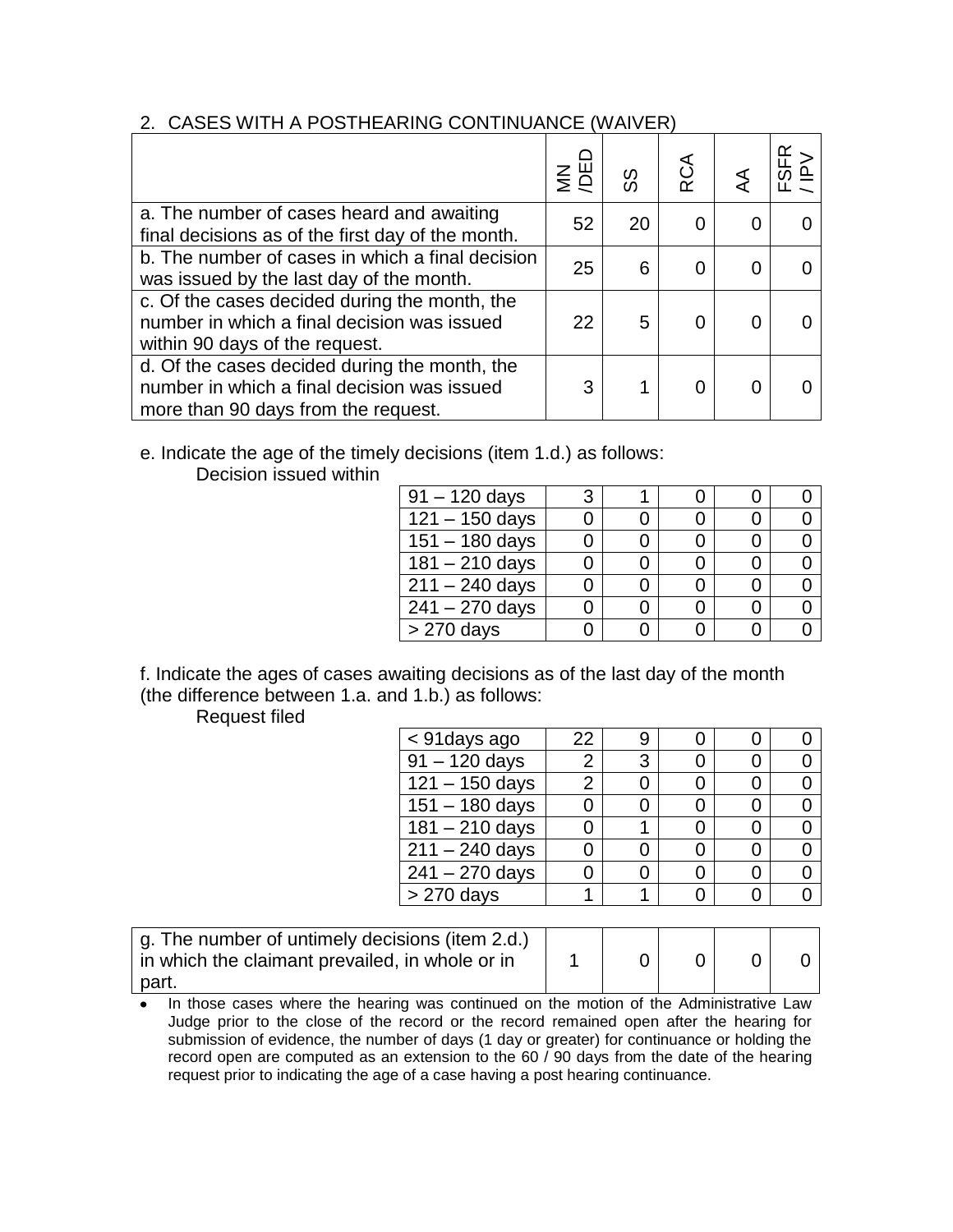## 3. CASES WITH PREHEARING POSTPONEMENT

|                                                                                                                           | $rac{1}{2}$ $rac{1}{2}$ | တ္တ | RCA |   |  |
|---------------------------------------------------------------------------------------------------------------------------|-------------------------|-----|-----|---|--|
| a. The number of cases heard and awaiting<br>final decision as of the first day of the month.                             | 139                     | 45  |     |   |  |
| b. The number of cases in which a final decision<br>was issued by the last day of the month.                              | 83                      | 21  |     | 0 |  |
| c. Of cases decided during the month, the<br>number in which the final decision was issued<br>within 90 days of request.  | 51                      | 15  |     |   |  |
| d. Of cases decided during the month, the<br>number in which final decision was issued more<br>than 90 days from request. | 32                      | 6   |     |   |  |

e. Indicate the age of the untimely decisions (item 3.d.) as follows: Decisions issued within

| $91 - 120$ days         | 20 |  |  |
|-------------------------|----|--|--|
| $\sqrt{121} - 150$ days | 5  |  |  |
| $151 - 180$ days        |    |  |  |
| $181 - 210$ days        | 2  |  |  |
| $211 - 240$ days        | 2  |  |  |
| $241 - 270$ days        |    |  |  |
| > 270 days              |    |  |  |

f. Indicate the age of cases awaiting decision (the difference between 3.a. and 3.b.) as of the last day of the month.

Request filed

| < 91 days ago                | 27 | 10             |  |  |
|------------------------------|----|----------------|--|--|
| $\overline{91}$ – 120 days   | 9  | 5              |  |  |
| $121 - 150$ days             | 3  | 4              |  |  |
| $151 - 180$ days             | 5  | $\overline{2}$ |  |  |
| $181 - 210$ days             | 5  |                |  |  |
| $211 - 240$ days             | 0  |                |  |  |
| $241 - 270$ days             |    |                |  |  |
| $> 270$ days                 | 6  | 2              |  |  |
|                              |    |                |  |  |
| timely decisions (item 3.d.) |    |                |  |  |

| g. The number of untimely decisions (item 3.d.) |  |  |  |
|-------------------------------------------------|--|--|--|
| in which the claimant prevailed, in whole or in |  |  |  |
| part.                                           |  |  |  |